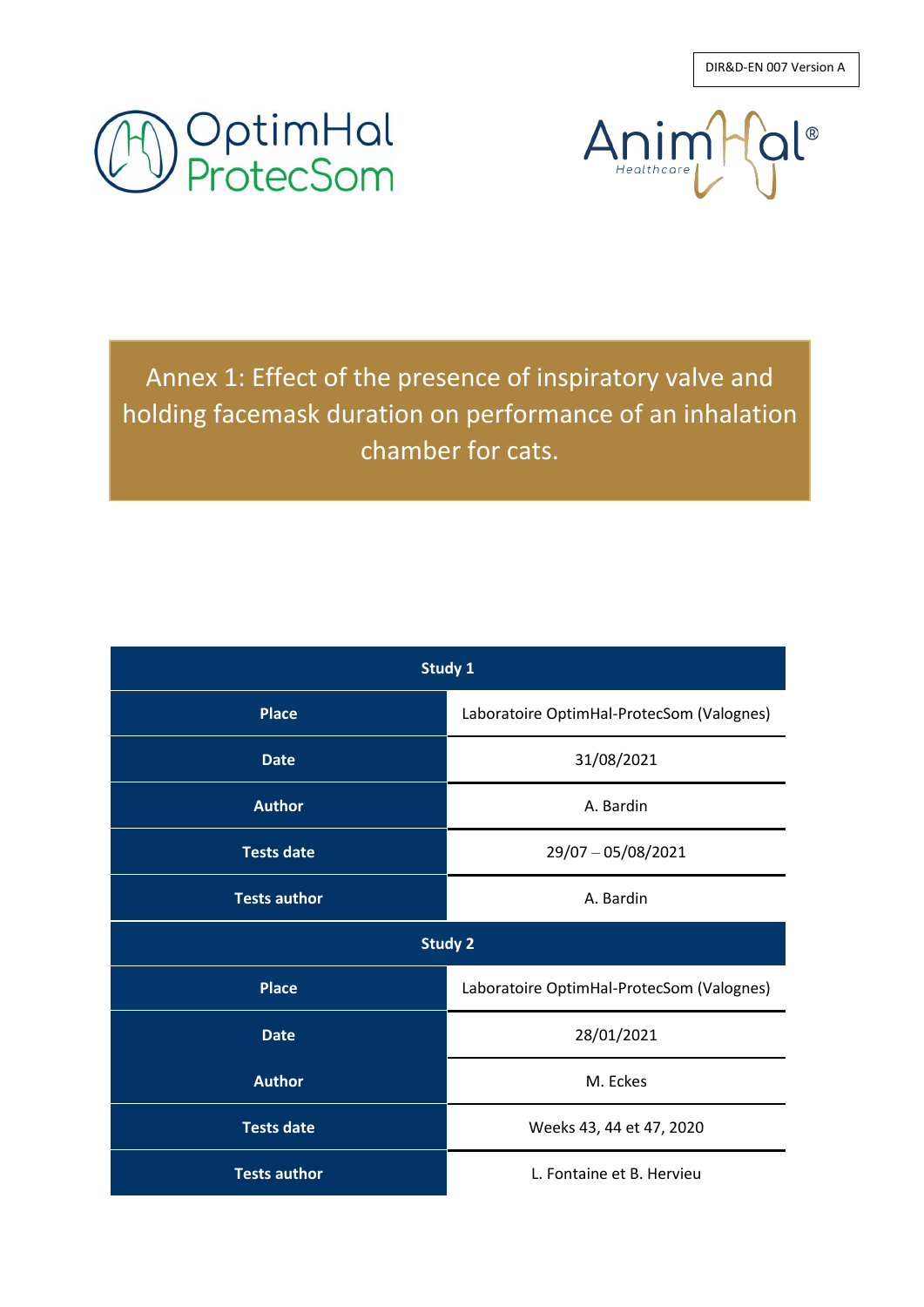# **1. Introduction**

Neonates and cats have very low tidal volumes  $1,2$ , smaller than dead space of commercially valved holding chambers (VHCs). Removing the inspiratory valve of the VHC permits to eliminate the dead space and permits to improve the efficiency of inhaled treatments. Two studies were performed to evaluate the effect of the presence of the inspiratory valve on the inhalation chamber AnimHal<sup>®</sup> cat and the holding facemask duration on the cat's face for an optimal inhaled drug delivery. Indeed, if the cat is taking its medication quickly and efficiently, it permits to avoid its resistance for the next inhaled drug delivery.

# **2. Materials and methods**

In the first *in vitro* study, the performance of inhalation chambers AnimHal® Cat with or without the inspiratory valve are evaluated with the salbutamol administration of a pressurized metered dose inhaler. In the second *in vitro* study, drug delivery as a function of the number of breathing cycles is evaluated with the inhalation chamber AnimHal® Cat without its inspiratory valve with the same inhaled drug.

The inhalation chambers are dismantled as indicated in the instructions for use and then washed in a soapy solution for 15 minutes, then dried at room temperature.

In the first study, a breathing simulator is used to create the respiratory pattern of a cat (tidal volume: 26.7 mL, inspiratory time: 0.47 s, expiration time: 0.72 s)<sup>11</sup>. The drug that would be inhaled by the cat is collected by an absolute filter. To maintain the facemask on the face model and ensure a sealing while keeping its shape, a 0.8 kg force is applied.

For the second study, this same bench model was used with the respiratory pattern of a neonate (which is close to the respiratory pattern of a cat). This study aimed to evaluate the number of breathing cycles after each pMDI administration for an ideal drug delivery. Different facemask holding durations are tested, to 2.6 seconds from 51.2 seconds, representing 2 to 40 breathing cycles after each pMDI administration.

Drug deposited in all components of the bench model (actuator, inhalation chamber, filter, face model and mask) is quantified with the appropriate solvents. Quantification is performed with UV spectrophotometry. Results are expressed as percent of the delivered dose and as means  $\pm$  standards deviations.

<sup>&</sup>lt;sup>1</sup> Lin and al., "Simultaneous Visual Inspection for Barometric Whole-Body Plethysmography Waveforms during Pulmonary Functions Testing in Client-Owned Cats".

<sup>&</sup>lt;sup>2</sup> B. Hervieu and al., "Inhalation Chamber in Neonatology: Benefit of a Device without dead space and Facemask Holding Duration for optimal Corticosteroid Inhalation."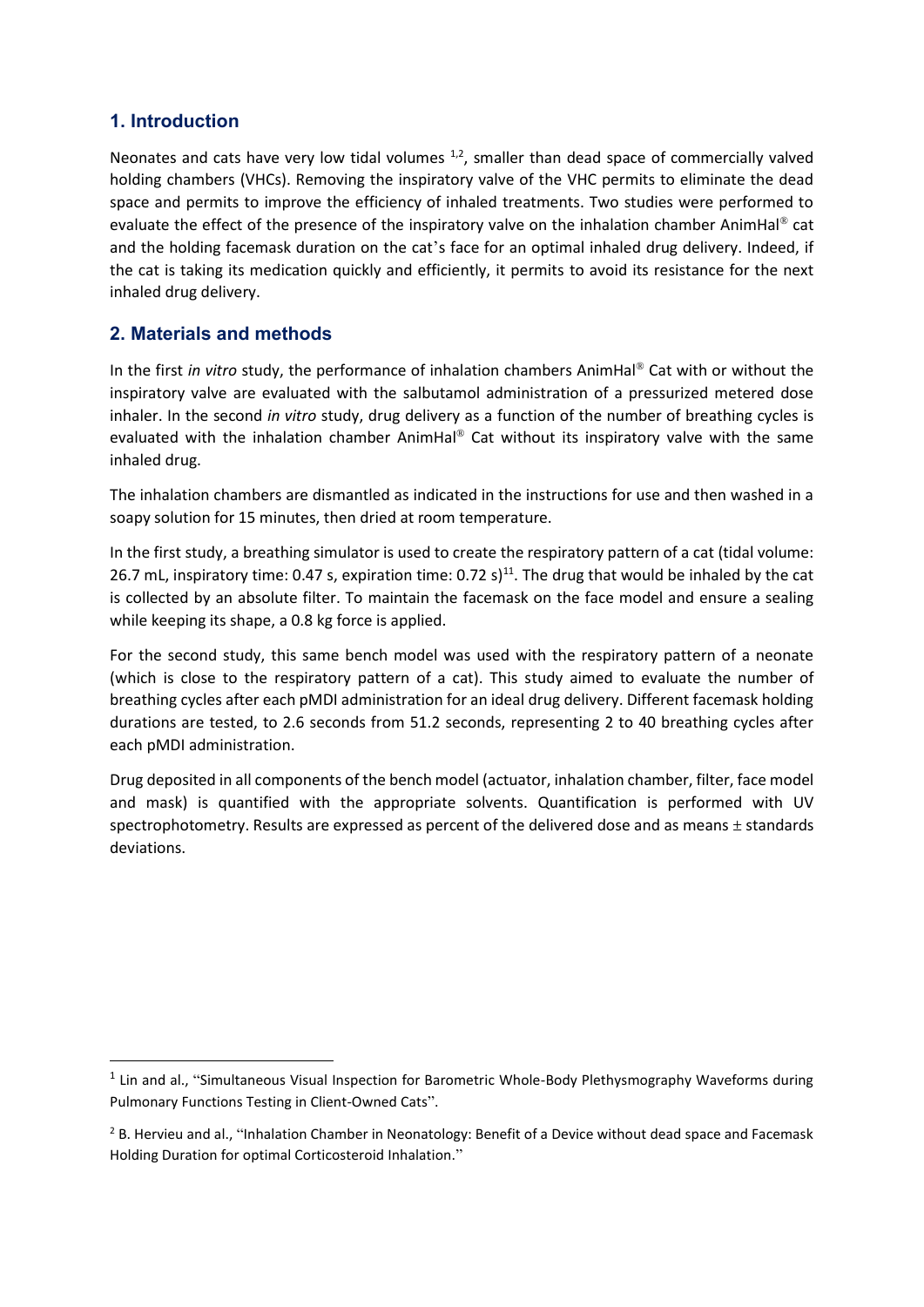### **3. Effect of the removal of the inspiratory valve**



*Figure 1: In vitro aerosol delivery when using AnimHal® Cat with or without the inspiratory valve*

*Table 1: percent of the total mass collected on the filter (means*  $\pm$  *standards deviations).* 

| inhalation chamber | AnimHal® Cat without valve | AnimHal <sup>®</sup> Cat with valve |
|--------------------|----------------------------|-------------------------------------|
| <b>Filter</b>      | $8.21 \pm 1.96$ *          | $4.54 \pm 0.50$ *                   |

Results obtained (figure 1, table 1) are tested with student T test (Excel, version 2108). Drug deposition obtained on the filter is statistically different between the two devices. The removal of the inspiratory valve is associated with a drug delivery twice higher that those obtained with the inspiratory valve.

#### **4. Effect of the holding facemask duration on the drug delivery**



*Figure 2 : Effect of number of breathing cycles (to 2 from 40 cycles, which corresponds to 2.6 from 51.2 seconds) after each pMDI dose release on in vitro drug delivery obtained.*